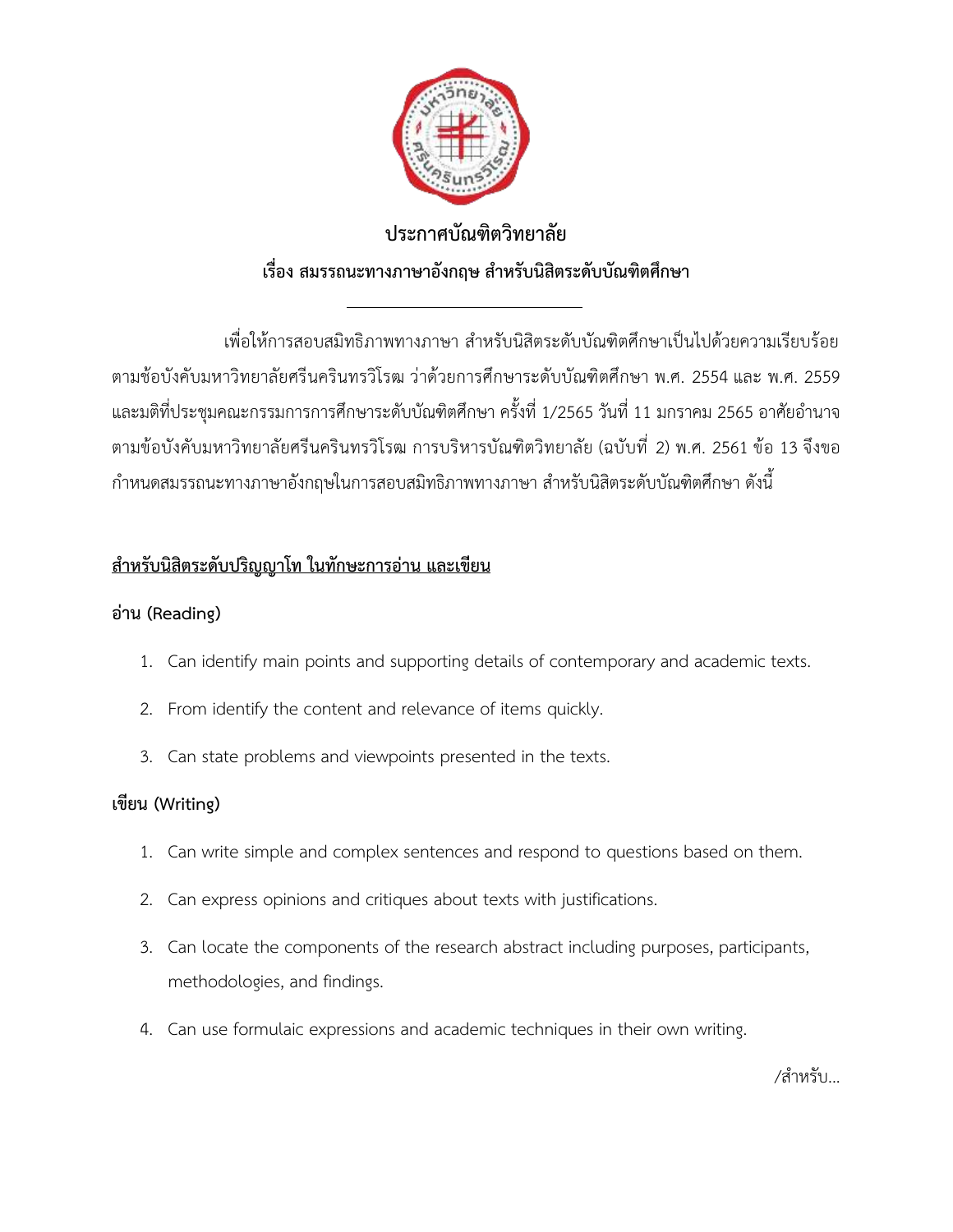### **สำหรับนิสิตระดับปริญญาเอก ในทักษะฟัง พูด อ่าน และเขียน**

### **ฟัง (Listening)**

- 1. Can identify detailed information such as numbers, names and keywords.
- 2. Can summarize the main ideas from listening activities.
- 3. Can identify speaker's intention, purposes and voice or tone.
- 4. Can follow the essential information provided in lectures, talks and reports and other forms of academic presentations.

### **พูด (Speaking)**

- 1. Can interact with a degree of fluency and spontaneity that makes the conversation flow.
- 2. Can clearly discuss their research topics and the components of their research. (i.e introduction, theoretical framework, methodology, results and discussion and implication for further studies)
- 3. Can use keywords, concepts, jargon and terminologies in their field properly.
- 4. Can pronounce clearly and intelligibly.

#### **อ่าน (Reading)**

- 1. Can find specific information and identify the content and relevance of texts.
- 2. Can understand the ideas of multiple texts and interpret implied meanings.
- 3. Can understand author's intentions.
- 4. Can distinguish opinions from facts.